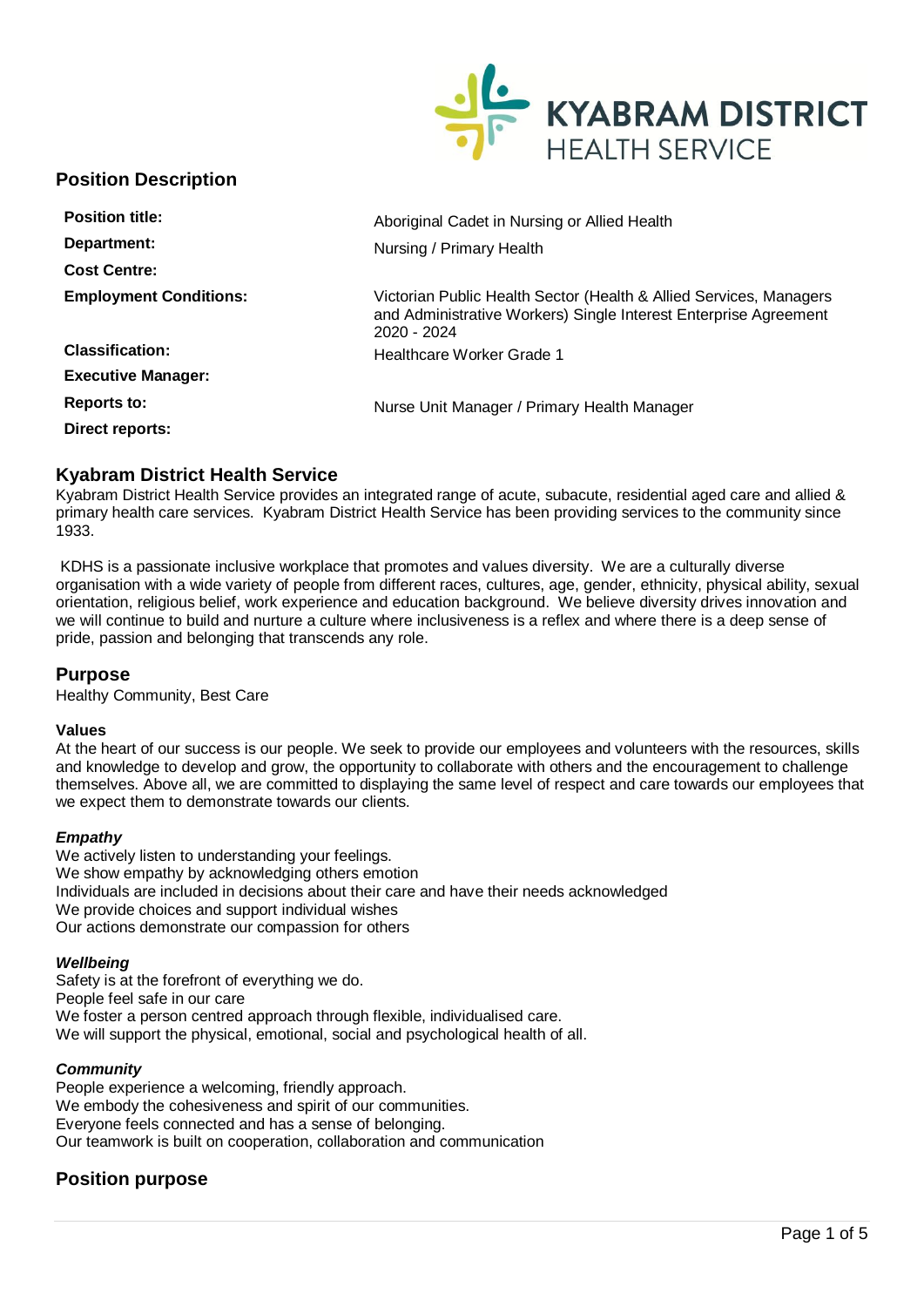The purpose of this position is to provide the Cadet with pre-graduation professional experience, an opportunity to work in your chosen field, providing exposure to the work environment and workplace culture and familiarisation with a potential future place of employment. The position works under the direct supervision of a Registered Nurse/Midwife/Allied Health Professional or other departmental manager. The Cadet practices as an assistant to the health professional team, assisting and supporting the team to provide delegated aspects of patient care. The Cadet will provide basic direct care activities and care will be delegated in accordance with education level, confidence and competency of the individual. The Cadet helps to provide patient- centered, family-oriented, evidencebased care within a collegial multidisciplinary environment.

The Aboriginal cadetship aims to include delivery of supportive structures and is engaged for a minimum of eight weeks equivalent full-time paid work placement in a hospital setting and can include tasks such as assisting with patient's activities of daily living, providing wellbeing support through communication, helping maintain a safe and clean environment and observing clinical procedures and therapeutic interventions.

# **Key Selection Criteria**

## **Essential:**

- Identifies as Aboriginal or Torres Strait Islander.
- Commitment to the Cadetship program.
- Currently enrolled in a bachelor-degree in nursing and/or midwifery, or a Bachelor-degree or Masters-level entry degree in an Allied Health discipline and have progressed beyond the first year of studies, having maintained a

pass grade in all subjects.

- Well-developed interpersonal skills, including an ability to communicate effectively with other staff, patients and their families
- Ability to work in a team environment with a focus on person centred care.
- Demonstrated commitment to ongoing professional development and learning.
- Ability to prioritise workloads, and manage time effectively.
- Demonstrated ability to role model KDHS values of Empathy, Wellbeing and Community and the "Everyone is a caregiver" philosophy.

## **Desirable:**

- Previous experience working in a healthcare setting, hospital or aged care facility.
- Basic computer skills.

# **Employment Requirement:**

- All workers at KDHS, regardless of role will be required to be fully vaccinated for COVID-19 and to provide acceptable evidence of their vaccination status
- Satisfactory National Police Check prior to commencement and every 3 years thereafter
- Satisfactory Working With Children Check prior to commencement and every 5 years thereafter
- Employment is subject to compliance with KDHS Health Care Worker's Immunisations guidelines
- Where specified within the Position Description, an NDIS Worker Screening Check

# **Key Responsibilities**

# **Position Specific**

While Cadets work within the role requirement of their position description, the role itself is flexible and can be tailored to suit the needs of the individual Cadet and clinical area. The role can involve a mixture of direct patient care and other indirect activities that support the department, remembering that the key purpose of the Cadetship is for the Cadet to learn soft skills for work readiness.

The Cadet under the supervision of the registered health professional or their delegate isexpected to;

- Work to contribute to positive outcomes in accordance with KDHS policies andguidelines
- Work within the defined role and practice parameters determined within this position description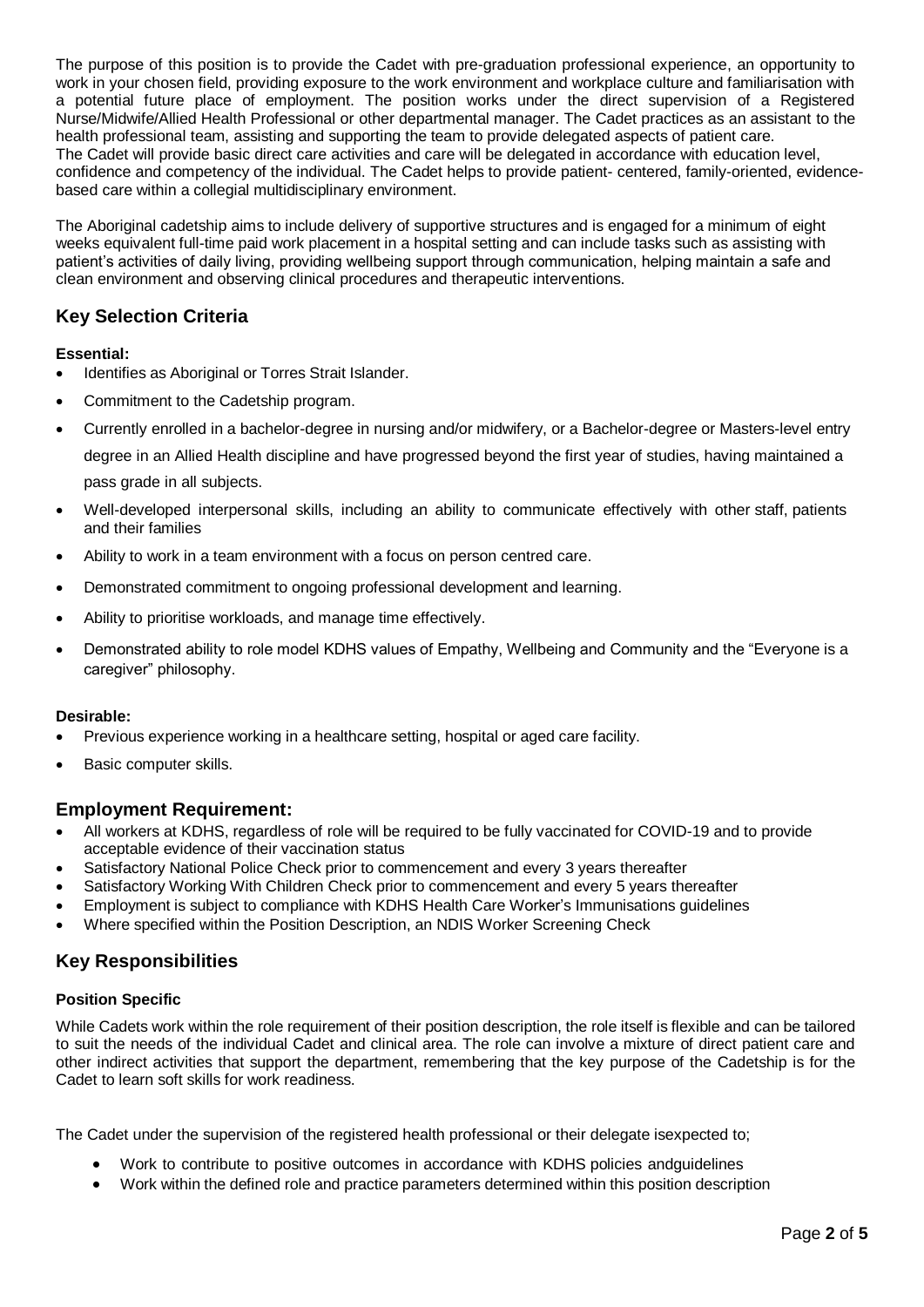- Participate in delegated aspects of care delivery in relation to the patients plan of care
- Ensure patient dignity and privacy are maintained at all times
- Provide constant patient observation when directed by the registered health practitioner, following assessment by the registered health practitioner
- Maintain a safe patient environment
- Communicate effectively in the work environment including appropriately directing telephone enquiries
- Assist visitors in the ward environment as required
- Communicate effectively with patients and the multidisciplinary team
- Assist in bed making and keeping the ward environment tidy
- Participate in organisational hand hygiene initiatives;
- Assist patients with their activities of daily living, including but not limited to;
	- o Hygiene, shaving and skin care/personal grooming
		- o Assist with feeding and hydration
		- o Assistance with mobility, transfers, and positioning
		- $\circ$  Assistance with elimination needs
		- o Diversional activities and social activities/supervising children at play
- Recognise, report and record incidents promptly, clearly and concisely to the supervisingregistered health practitioner
- Successfully complete all mandatory organisational competencies and training within therequirements of the work role
- Ensure infection control policies

# **Organisational**

## **Caregiver philosophy**

At KDHS we see every single person engaged with the organisation as a caregiver and as such, we work together to promote best care in customer service; achieve excellence in providing care; provide coaching and mentoring and actively participate as a member of the team, professionally and ethically; embrace and respect diversity; provide leadership in giving and receiving feedback and encouraging our patients, residents and clients to help us learn from their feedback; engage in our partnerships for the benefit of our patients and support and advocate for the consumer experience within our organisation.

## **Code of Conduct**

KDHS Code of Conduct, the Code of Conduct for Victorian Public Sector Employees and any applicable professional Code of Conduct forms part of the terms and conditions of employment at KDHS. All staff must understand and comply with these whilst employed at KDHS.

## **OH&S**

Each employee has the right to a safe working environment and they should advise their supervisor of any risk or condition likely to result in accident or injury. Each employee has the responsibility to take reasonable care of their own health and safety, to comply with KDHS OH&S policies and procedures and to participate in appropriate safety education and evaluation activities.

## **Policies & Procedures**

It is everybody's responsibility to access and have knowledge of the relevant policies and procedures that relate to their employment. All KDHS policies and procedures can be accessed on the intranet site.

### **Documentation & Administration**

Ensure that all documentation and delegated reporting requirement are accurate and completed in a professional and timely manner. Embed appropriate Professional, Legal and accreditation standards and regulations.

## **Person Centred Care**

Person Centred Care (PCC) is a philosophical approach to how we provide care to patients and interact with other customers, including colleagues. PCC is based on the principles of respect, value of the individual, and the need to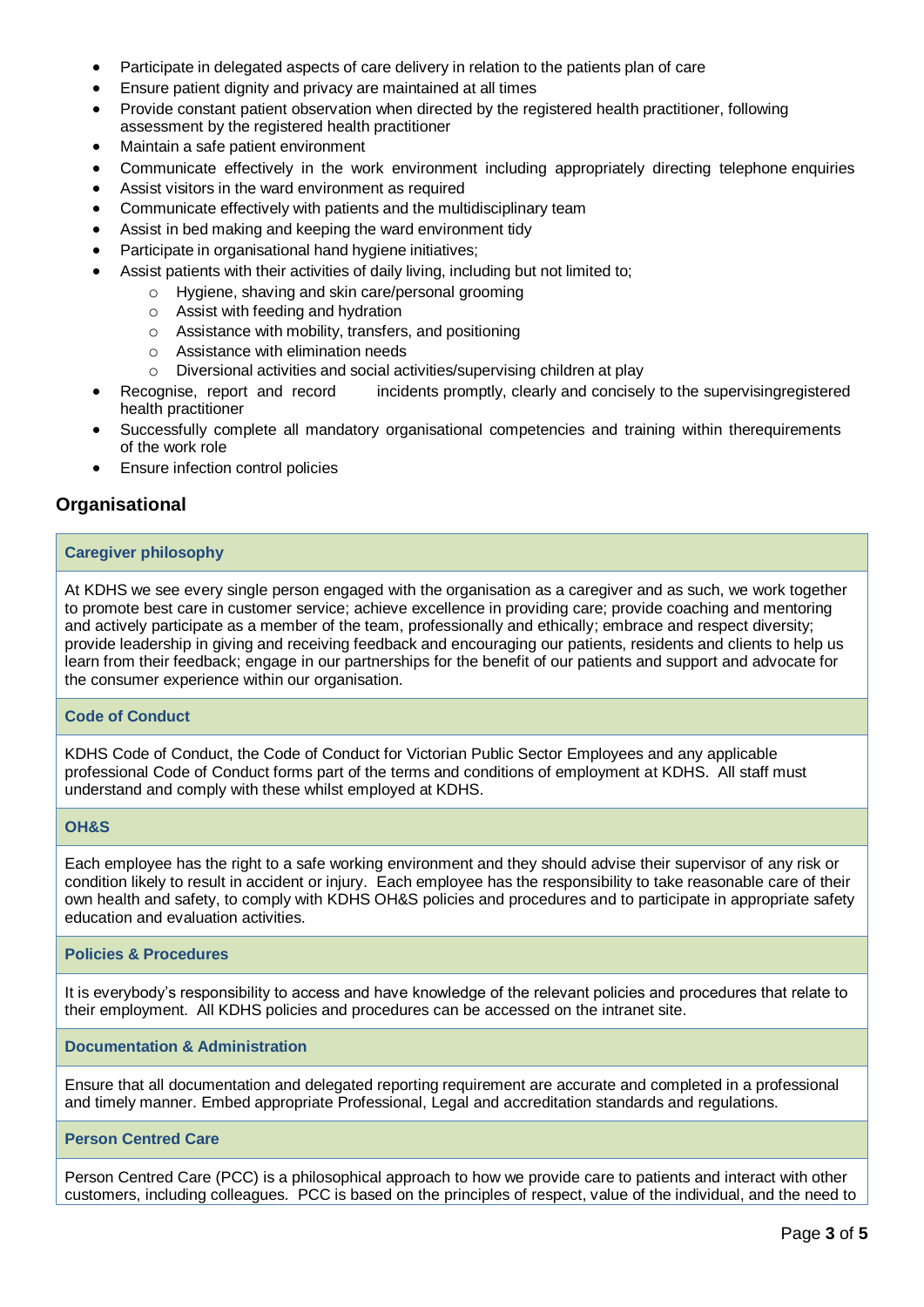deliver service in an environment that supports peoples' physical, emotional, social and psychological needs. PCC is underpinned by a culture of collaboration and partnership and all staff are required to adhere to these principles.

### **Values & Conduct**

Staff are required to comply with KDHS Values. The way we behave in the workplace and the manner in which we undertake our job is as important as how we perform the tasks for our role. We expect that all staff will embrace KDHS Values and demonstrate these in their daily work.

#### **Child Safety**

KDHS is a Child Safe organisation. The KDHS Child Safe Policy and Procedure applies to all staff, volunteers, students and contractors of KDHS. KDHS staff will:

- Protect and promote the health, safety and well-being of all children.
- Recognise vulnerability and identify risk and harm to children early.
- Respond appropriately, effectively and in a timely way to reduce risk and support children and their families to achieve improved outcomes.
- Promote culturally competent and responsive health care.
- Work together with families, community services providers and the statutory system in the best interests of children (DHHS Healthcare that Counts Guiding Principles, 2017).

### **Violence & Aggression**

KDHS seeks to promote a safe and inclusive workplace and community that are free from all forms of violence and aggression. KDHS staff:

- Are aware that supports are available for KDHS staff and volunteers who may be experiencing family violence.
- Identify, respond to and support consumers impacted by family violence as guided by organisational procedures.
- Identify, report and access support in relation to incidents of occupational violence and aggression.

### **Diversity & Inclusion**

KDHS is an equal opportunity employer. We recruit, employ, train, compensate and promote regardless of race, religion, colour, national origin, sex, disability, age, veteran status, and other protected status as required by applicable law.

### **Risk Management**

KDHS supports an organisational philosophy that ensures risk management is an integral part of corporate objectives, plans and management systems. Staff are to be accountable for risk management through organisational, team and individual performance objectives that are within their span of control.

- Contribute to effective risk management within their area of influence.
- Adhere to organisational risk management policy and procedures.
- Assist in fostering a risk-aware culture and ensure that any staff members in their supervision understand their responsibilities.
- Identify new and emerging risk.
- Contribute feedback to risk management review processes.

### **Professional Development & Performance Management**

KDHS staff ensure best practice at all times by regularly engaging in professional development, including mandatory competencies are maintained in accordance with KDHS Policy.

It is a condition of employment that staff participate in the performance review program in accordance with the parameters set out in KDHS policy and procedures.

### **Quality Improvement**

Each staff member has a responsibility to participate and commit to ongoing quality improvement activities.